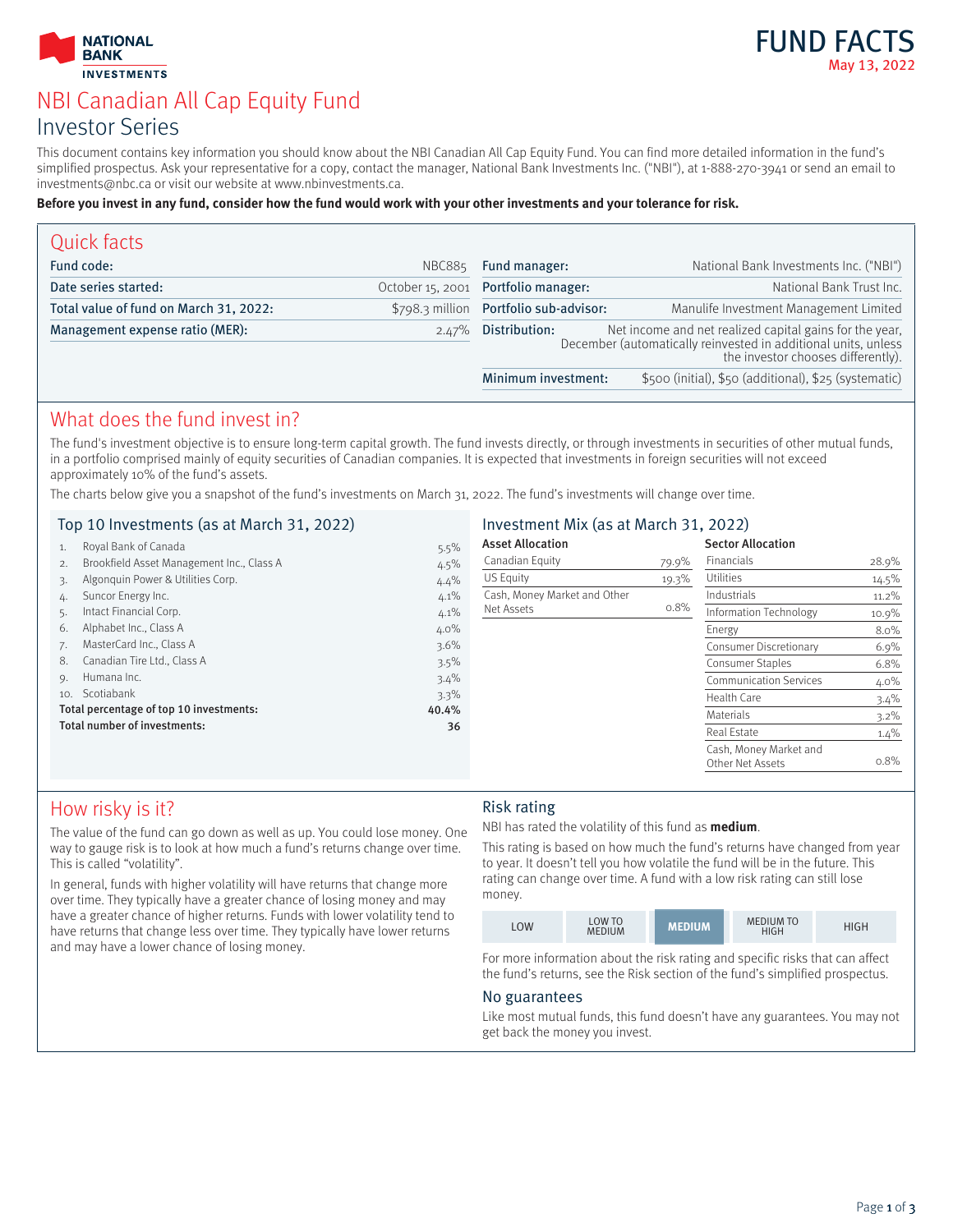

## How has the fund performed?

This section tells you how Investor Series units of the fund have performed over the past 10 years. Returns are after expenses have been deducted. These expenses reduce the funds' returns.

#### Year-by-year returns

This chart shows how Investor Series units of the fund performed in each of the past 10 years. The fund dropped in value in 2 of the 10 years. The range of returns and change from year to year can help you assess how risky the fund has been in the past. It does not tell you how the fund will perform in the future.



#### Best and worst 3-month returns

This table shows the best and worst returns for Investor Series units of the fund in a 3-month period over the past 10 years. The best and worst 3-month returns could be higher or lower in the future. Consider how much of a loss you could afford to take in a short period of time.

|                    | <b>Return</b> | 3 months ending  | If you invested \$1,000 at the beginning of the period |
|--------------------|---------------|------------------|--------------------------------------------------------|
| <b>Best Return</b> | $15.0\%$      | January 31, 2021 | Your investment would rise to \$1,150.                 |
| Worst return       | -25.4%        | March 31, 2020   | Your investment would drop to \$746.                   |

#### Average return

The annual compounded return of Investor Series units of the fund was 10.72% over the past 10 years. If you had invested \$1,000 in this series 10 years ago, your investment would now be worth \$2,768.

| Who is this fund for?                                                                                                                          | A word about tax                                                                                                                                                                                                                                                                                 |
|------------------------------------------------------------------------------------------------------------------------------------------------|--------------------------------------------------------------------------------------------------------------------------------------------------------------------------------------------------------------------------------------------------------------------------------------------------|
| Investors who:<br>• are looking to invest for the long term (at least five years);<br>• wish to add a Canadian equity fund to their portfolio. | In general, you'll have to pay income tax on any money you make on a<br>fund. How much you pay depends on the tax laws where you live and<br>whether or not you hold the fund in a registered plan, such as a Registered<br>Retirement Savings Plan (RRSP) or a Tax-Free Savings Account (TFSA). |
| Don't buy this fund if you need a steady source of income from<br>your investment.                                                             | Keep in mind that if you hold your fund in a non-registered account, fund<br>distributions are included in your taxable income, whether you get them in<br>cash or have them reinvested.                                                                                                         |

### How much does it cost?

The following tables show the fees and expenses you could pay to buy, own and sell Investor Series units of the fund. The fees and expenses – including any commissions – can vary among series of the fund and among funds. Higher commissions can influence representatives to recommend one investment over another. Ask about other funds and investments that may be suitable for you at a lower cost.

#### 1. Sales Charges

There are no charges when you purchase your units through NBI or National Bank Direct Brokerage (a division of National Bank Financial Inc.). Other representative's firm may charge you a fee.

#### 2. Fund expenses

You don't pay these expenses directly. They affect you because they reduce the fund's returns. As of December 31, 2021, the fund's expenses were 2.55% of its value. This equals \$25.50 for every \$1,000 invested.